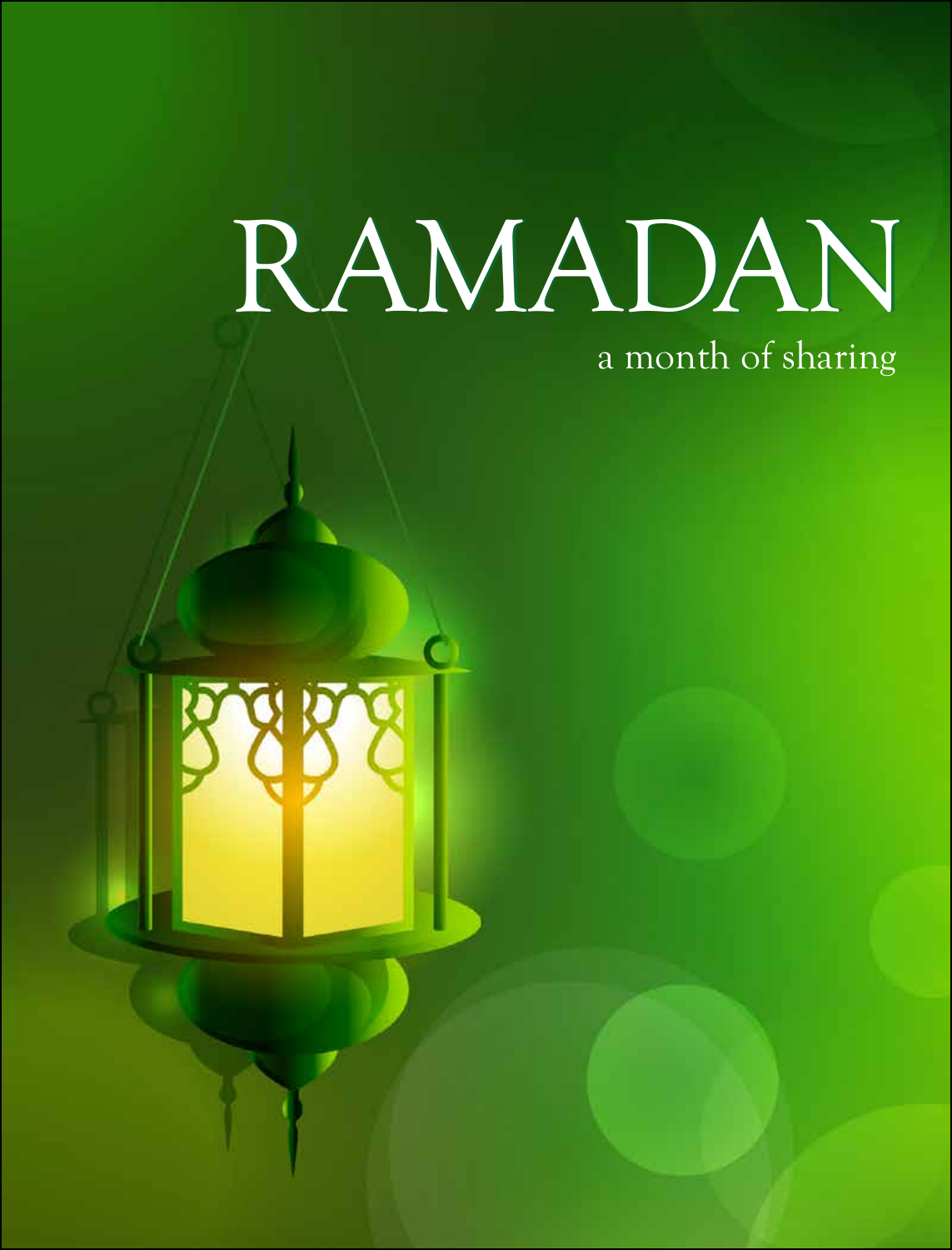## **Ramadan**

LS,

Fasting during the month of Ramadan is one of the five core practices of Islam. Ramadan is a month of blessing marked by charity and prayer for all Muslims. All means of worship during Ramadan focus on self-sacrifice and devotion to God. is the ninth month of the Islamic lunar calendar.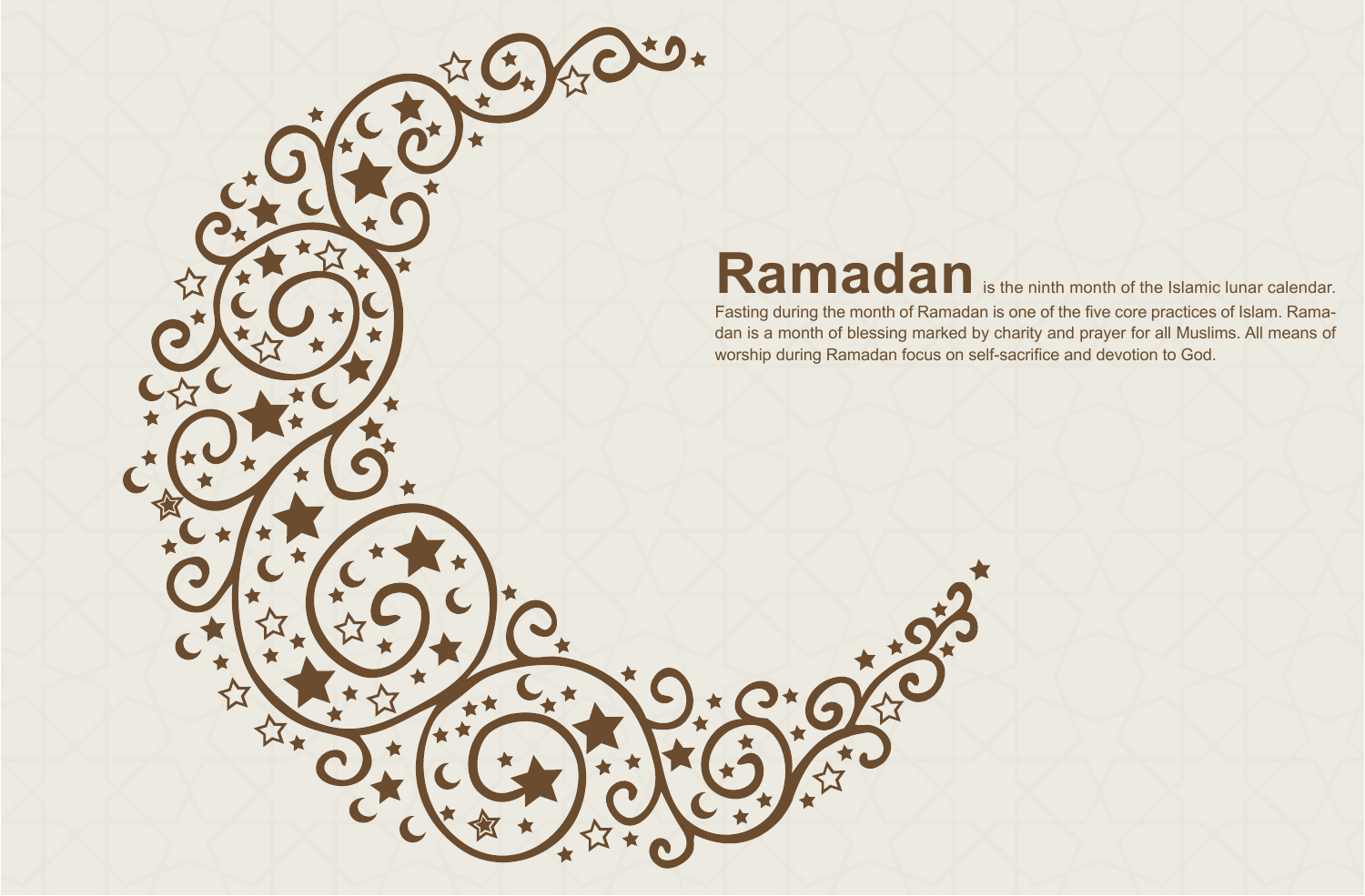Fasting during Ramadan involves abstaining from food, drink and sexual activity from dawn to dusk. However, true fasting involves more than this. Fasting is an act of not only the stomach, but the whole body. Eyes refrain from looking at anything that is blameworthy; the tongue refrains from lying, backbiting, abusive speech, hypocrisy, hate speech, and so on. If fasting is understood and actualized properly, Ramadan becomes a time to practice self-control, kindness, self-discipline to be a better person, and to improve our relationship with others.

3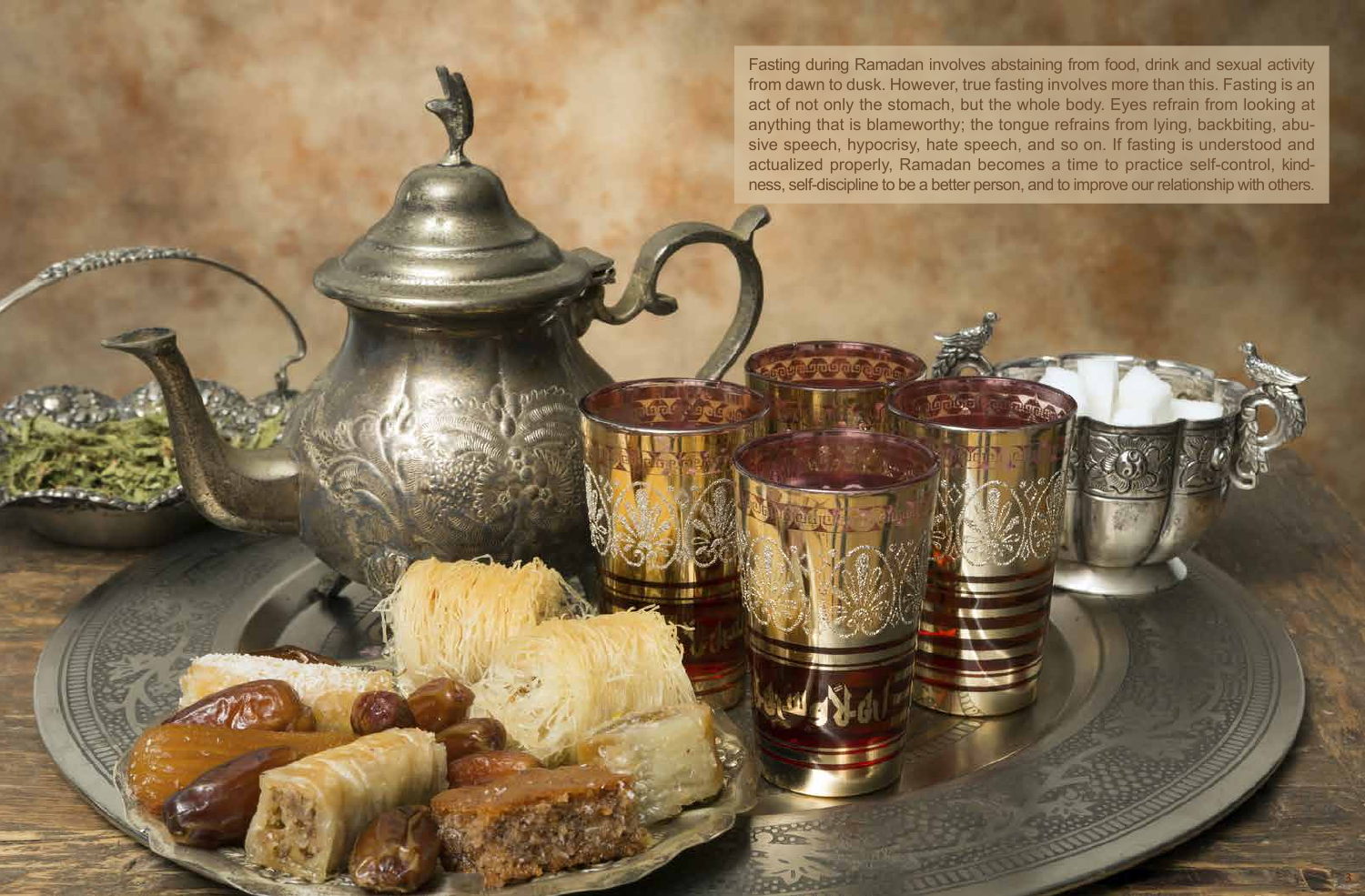

osting others for the *iftar* dinner is a widely exercised tradition among Muslims during Ramadan. According to the words of the Prophet Muhammad, "the person who hosts an *iftar* meal for another will earn a reward equivalent to the reward of the person who fasts without detracting from the reward of the latter." Ramadan *iftar* dinners allow people from any nationality, ethnic origin, belief system or social status osting others for the *iftar* dinner is a widely exercised tradition among Muslims<br>during Ramadan. According to the words of the Prophet Muhammad, "the person<br>who hosts an *iftar* meal for another will earn a reward equiva compassion.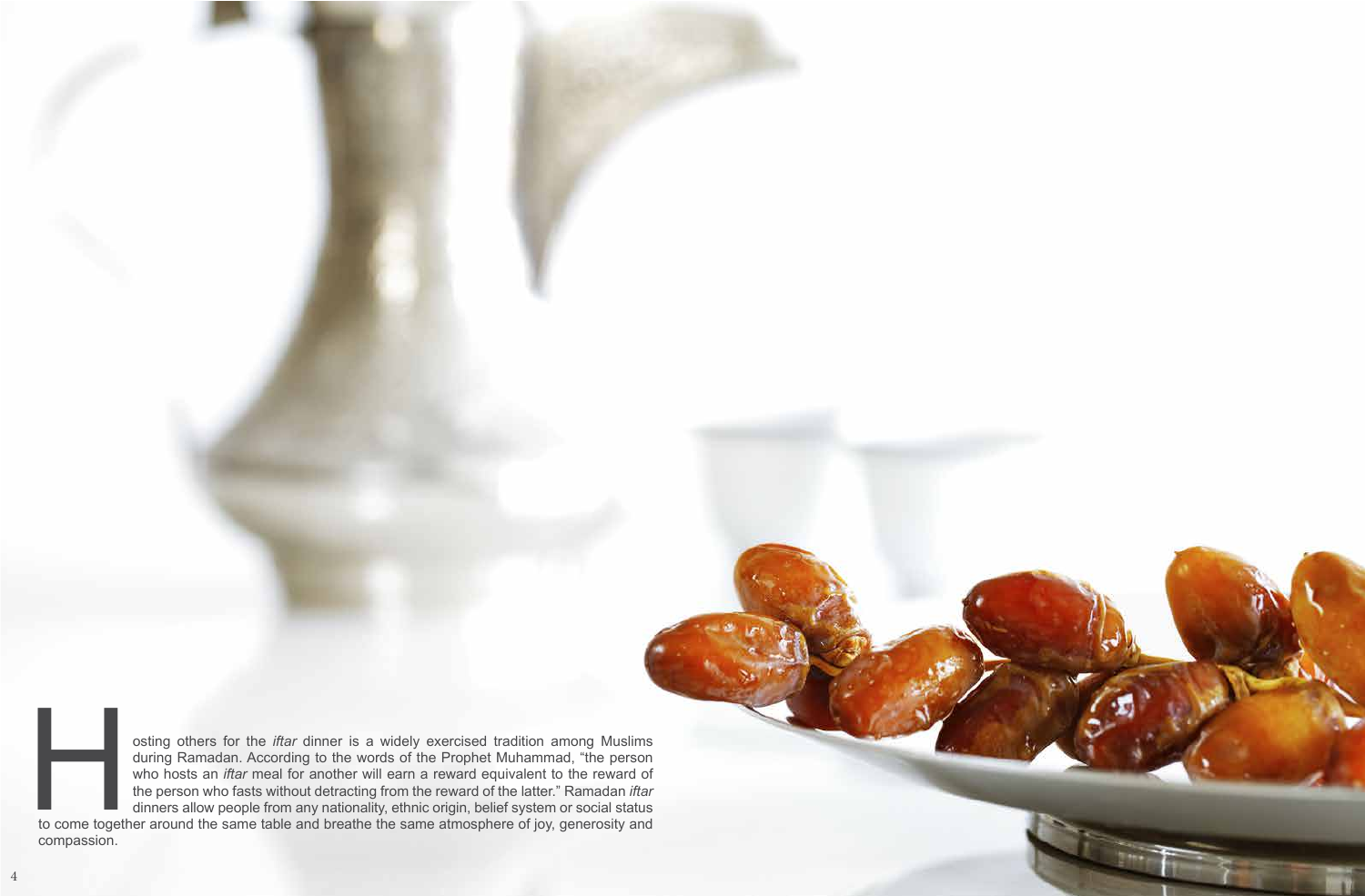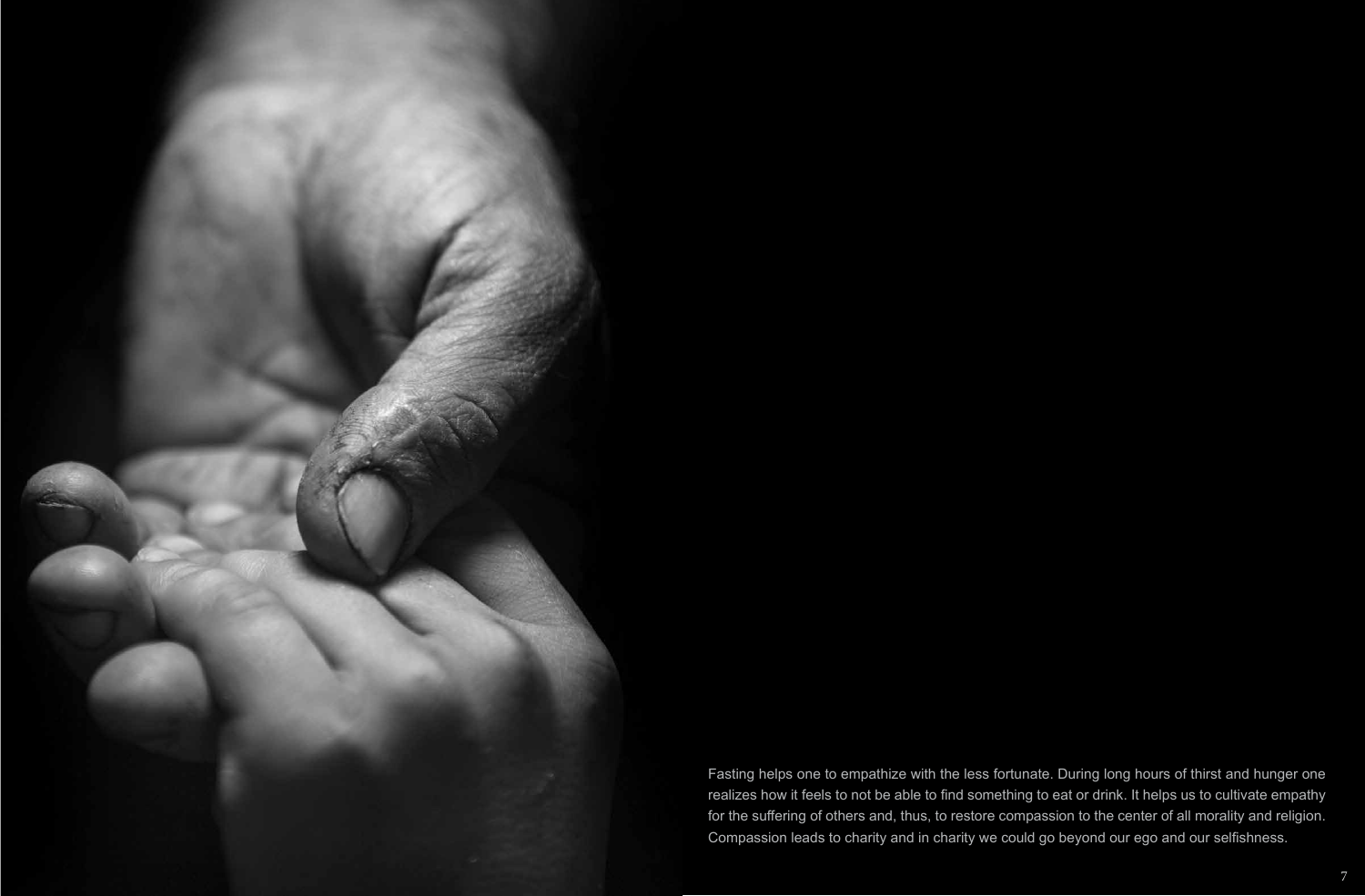



## **IFTAR DINNERS RACIFICA INSTITUTE** PACIFICA INSTITUTE

10 11 bring people closer and to cultivate understanding and compassion between communities. The Pacifica Institute aims to live up to the exerts such as fast-breaking dinners, it bring people closer and to cultivate unders The Pacifica Institute aims to live up to the spirit of this holy month by organizing many events such as fast-breaking dinners, interfaith-intercultural gatherings, and panels to

![](_page_5_Picture_4.jpeg)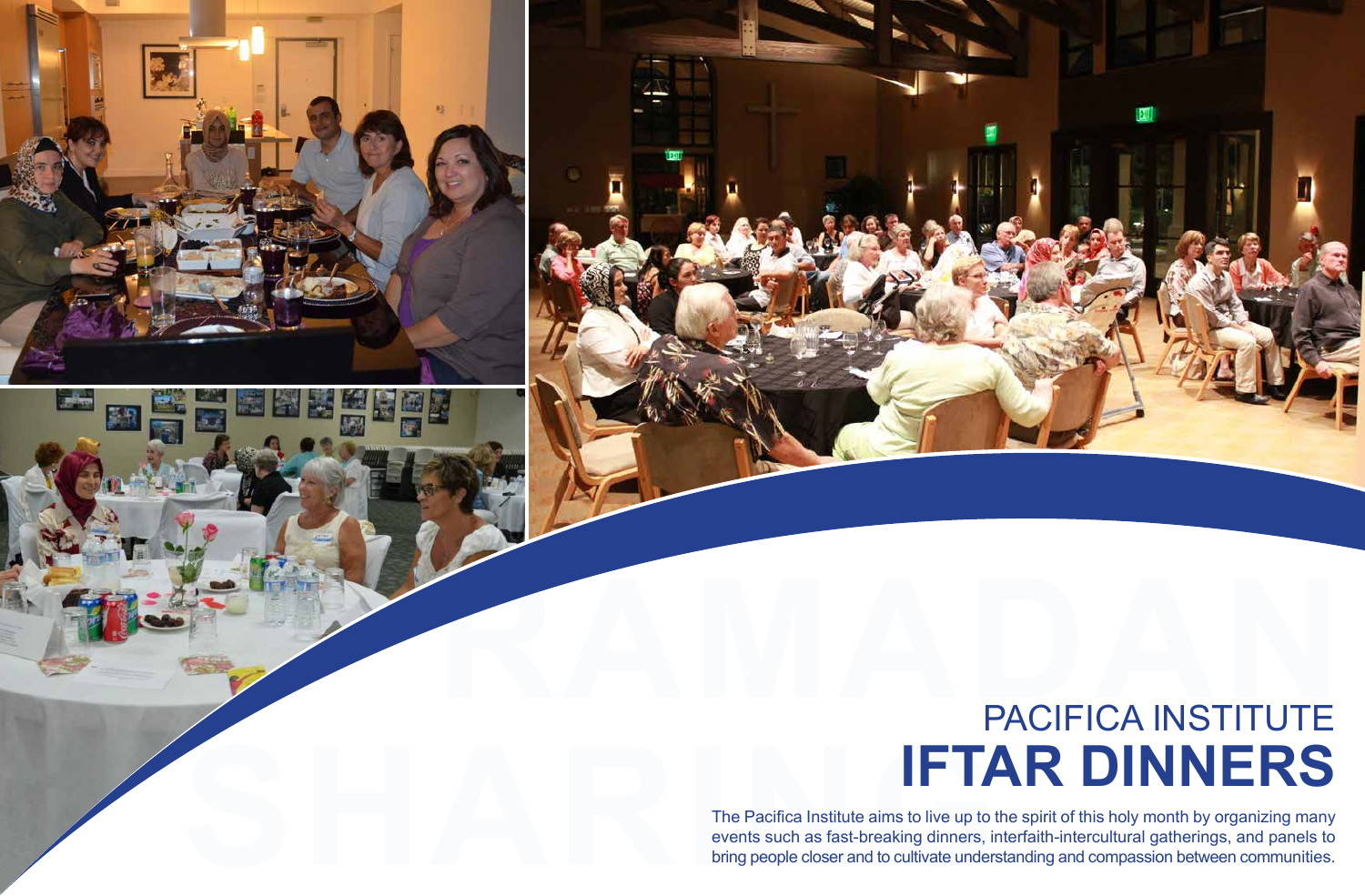![](_page_6_Picture_0.jpeg)

![](_page_6_Picture_1.jpeg)

12 13 We would love to break bread and share our food and joy with you, www.pacificainstitute.org  $\blacksquare$